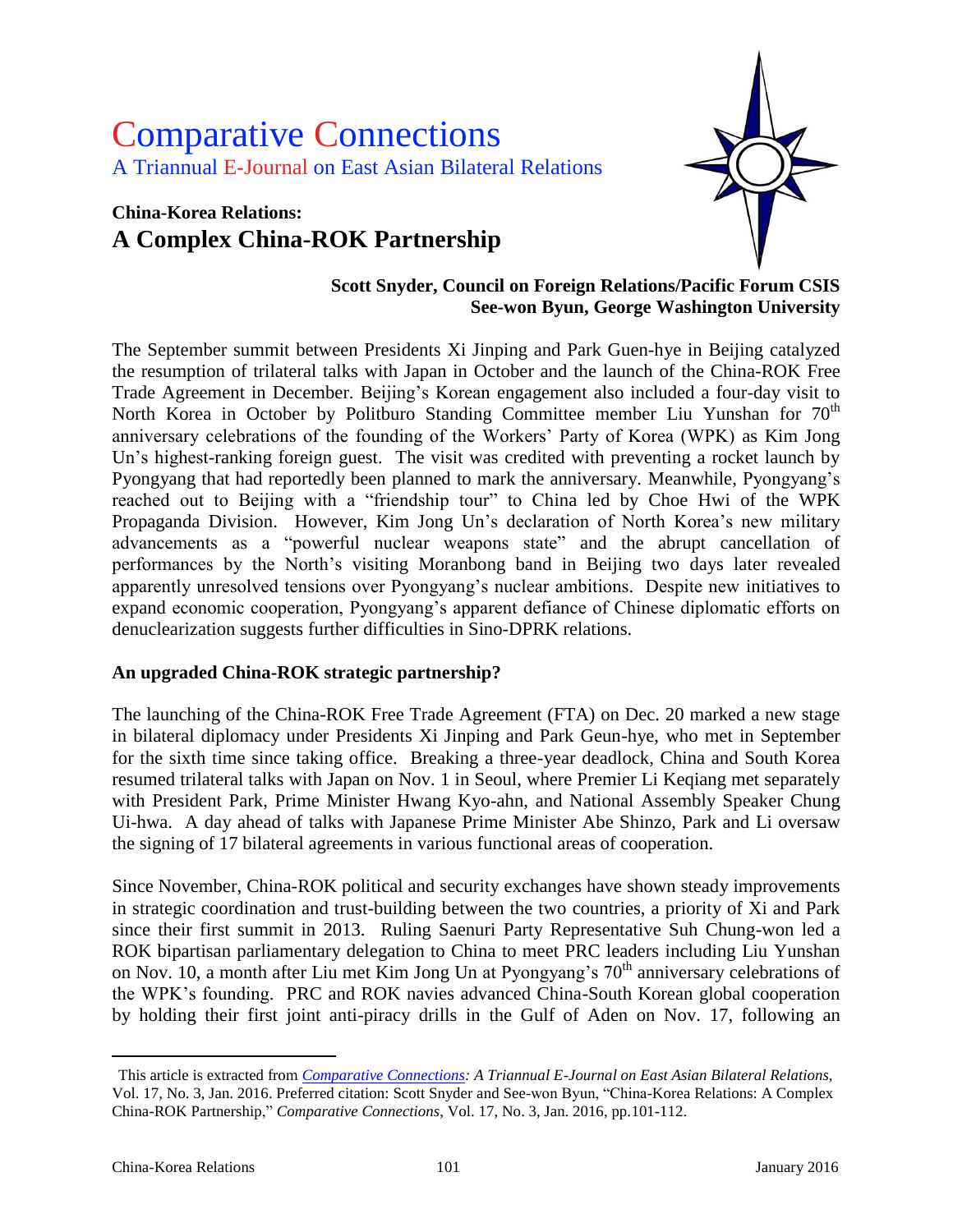agreement reached during PLA Navy Rear Adm. Yu Manjiang's tour of a ROK Navy destroyer in the region in September. Seoul hosted a joint conference on public diplomacy on Nov. 19 and a bilateral forum of state-run research institutions on Dec. 3. These engagements were part of an initiative begun in 2013 to promote people-to-people exchanges.

Following a 2014 summit agreement between Presidents Xi and Park, China and South Korea launched a new round of talks on the demarcation of exclusive economic zones (EEZs) in late December. Despite regular consultations on the demarcation of sea boundaries over the past two decades, tensions have remained since China's November 2013 declaration of an air defense identification zone over the East China Sea, including frictions over the submerged rock Ieodo and confrontations over illegal Chinese fishing in waters claimed by South Korea. Within two weeks following the eighth round of working-level consultations on fisheries cooperation, the ROK Navy's firing of warning shots at a Chinese patrol boat in the Yellow Sea on Dec. 8 drew criticism from the PRC Foreign Ministry and official media outlets. Despite early skepticism, the resumption of talks on Dec. 22 talks led by Vice Foreign Ministers Liu Zhenmin and Cho Tae-yul is significant since they were convened at a higher level than the director general-level talks held from 1996-2008. In addition, the heads of PRC and ROK Coast Guards Hong Ik-tae and Meng Hongwei reached an agreement on Dec. 17 to open a maritime hotline and to hold annual consultations to promote mutual understanding.

President Park's China policy has drawn positive public reactions in both China and South Korea. Korean media attributed a spike in Park's domestic approval rating in early September to public support for her China visit. Chinese media organizations selected Park among the top 10 people of 2015, citing her "balancing" role between major powers and attendance at Beijing's military parade commemorating the  $70<sup>th</sup>$  anniversary of the end of World War II. However, at a parliamentary audit of the ROK Foreign Ministry in September, opposition lawmakers questioned whether Park had been able to use her China visit to win Beijing's support for the ROK's core priorities, namely North Korean denuclearization and Korean reunification. These criticisms reflect the domestic debate on the substantive value of Seoul's outreach to China.

## **China-ROK coordination on North Korea**

While Kim Jong Un's Dec. 10 claims regarding North Korea's new nuclear capabilities as a "powerful nuclear weapons state" were received with skepticism in Washington, the cancellation of a three-day "friendship performance" by North Korea's Moranbong propaganda band in Beijing, and simultaneous breakdown of inter-Korean talks on Dec. 12, underscored the nuclear issue as an obstacle in both Beijing and Seoul's diplomacy toward Pyongyang. China-ROK coordination on DPRK denuclearization within the Six-Party Talks framework included meetings between chief envoys Wu Dawei and Hwang Joon-kook on Sept. 1 and Nov. 24, and between deputy envoys Xiao Qian and Kim Gunn on Sept. 7. In an apparent dismissal of efforts to resume dialogue, however, DPRK representatives reportedly did not attend a forum on the Six-Party Talks hosted by China Institute of International Studies in September, which First Vice Foreign Minister Kim Kye Gwan and chief nuclear envoy Ri Yong Ho had attended in the past.

Presidents Xi and Park's respective statements with President Obama on Sept. 25 and Oct. 16 further affirmed an emerging Chinese and South Korean consensus with the US on Korean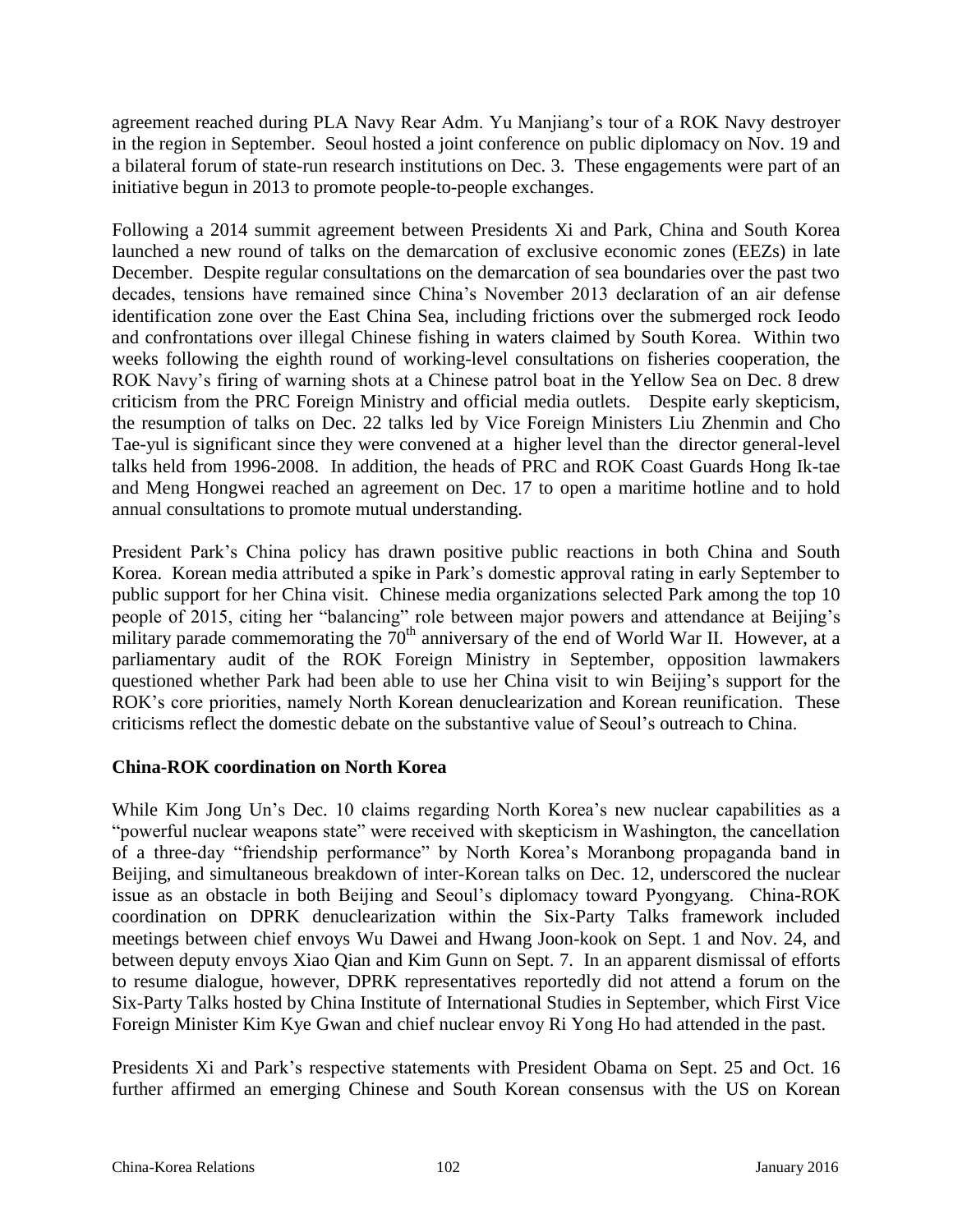Peninsula denuclearization, sending a message of solidarity on the nuclear issue to Pyongyang. At their press conference in Washington, Xi and Obama renewed their commitment to "complete and verifiable denuclearization," called for "full implementation" of relevant UN resolutions, and stated that "we will not accept North Korea as a nuclear weapon state." In her talks with Obama, Park identified US-ROK coordination with China, Russia, and Japan as her first priority in the effort to "deter any strategic provocation by the North." While the ROK Foreign Ministry on Oct. 19 called for Chinese cooperation on Seoul's and Washington's two-pronged approach of pressure and incentives, White House officials ahead of the US-China summit indicated China's growing support for the necessity of both denuclearization and pressure on Pyongyang.

President Park's consecutive summits with Xi and Obama also highlighted looming questions over Seoul's strategic orientation between China and the US. After meeting Xi in Washington, Obama emphasized "no contradiction" in South Korea's pursuit of "good relations" with both the US and China, supporting ROK Ambassador Ahn Ho-young's remarks to Korean lawmakers in September on the importance of the US-ROK alliance as the foundation of Seoul's engagement with China. Former ROK Foreign Minister Han Sung-joo at a September forum at the Carnegie Endowment for International Peace further indicated that Park's attendance at Beijing's military parade would help reassure China over the potential deployment of the Terminal High Altitude Area Defense (THAAD) system on the Korean Peninsula, a point of recent strain in China's relations with South Korea and the US. The US-China Economic and Security Review Commission's annual report to Congress in November, however, suggested that Chinese opposition to THAAD is likely to be based on concerns that such deployments would reduce the value of China's missile inventory supporting its regional ambitions, revealing suspicion over Beijing's strategic intentions.

#### **Warming China-DPRK diplomatic ties?**

Liu Yunshan's October visit to North Korea and Choe Hwi's "friendship tour" to China in December were the first public signs of mutual China-DPRK diplomatic reengagement efforts following an extended period of cool relations. Liu attended North Korea's biggest ever military parade on Oct. 10 as Kim Jong Un's highest-ranking foreign guest, demonstrating renewed "solidarity" with Pyongyang in the most significant display of support for the North since Kim took power in 2011. In talks with ceremonial head of state Kim Yong Nam, Liu expressed China's willingness to maintain high-level political exchanges and promote economic cooperation. DPRK Health Minister and Chairman of the DPRK-China Friendship Association Kang Ha Kuk reciprocated during PRC Civil Affairs Minister Li Liguo's Oct. 26 visit to Pyongyang, where Li paid respects to Chinese and North Korean soldiers killed during the Korean War. While Kim Jong Un in his public speech on Oct. 10 declared North Korea's military as a "global military power," the Chinese state media instead emphasized Pyongyang's prioritization of a stable external environment for economic development as well as efforts to improve inter-Korean ties.

PRC Ambassador to South Korea Qui Guihong at a Seoul National University forum on Oct. 29 noted Beijing's quest for "normal" ties with Pyongyang, attributing the North's military restraint to both international pressure and improving political ties with China. South Korean perceptions of China's "normal" (vs. "special") approach to relations with Pyongyang were further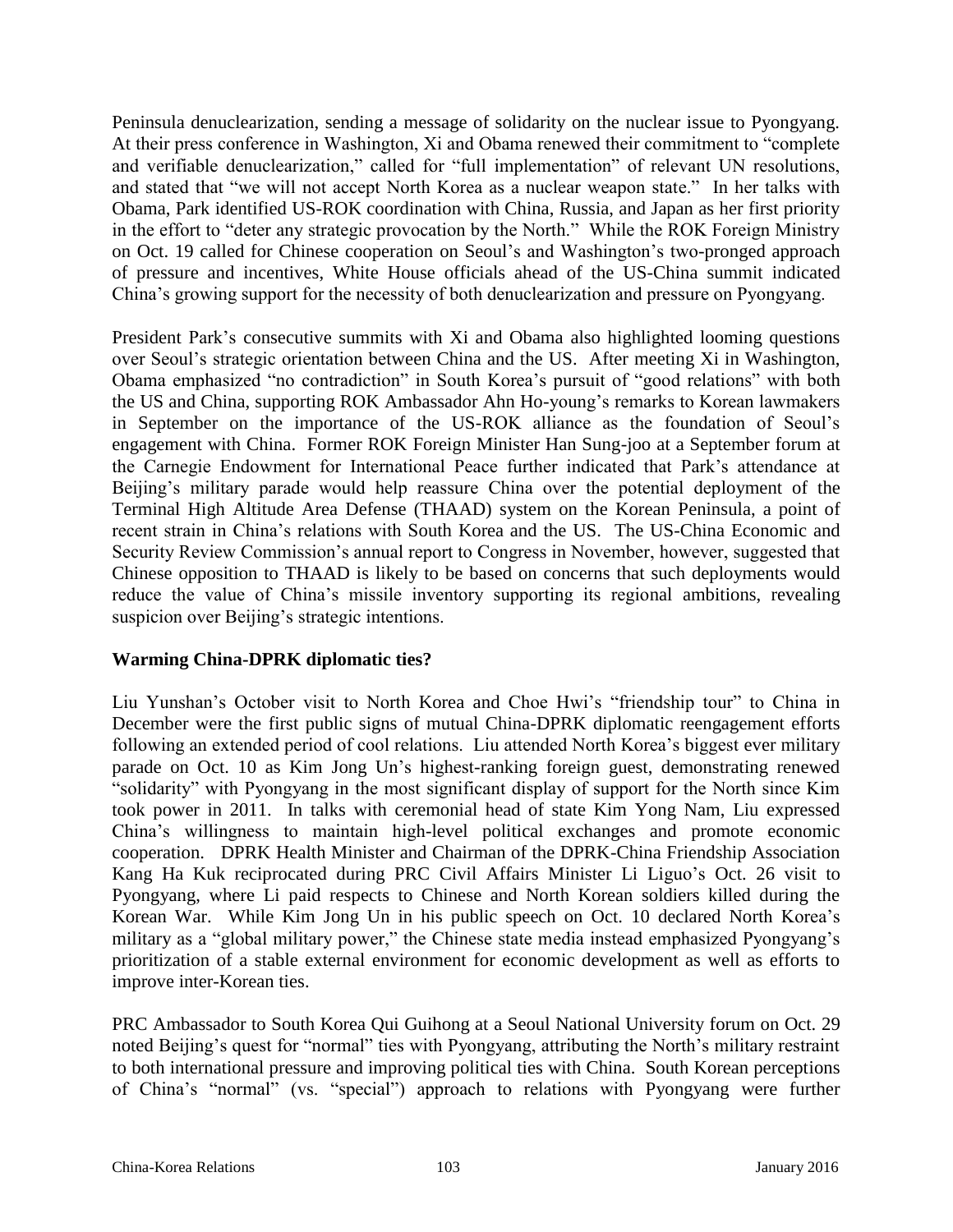reinforced by Beijing's replacement of CPC International Department head Wang Jiarui, who cultivated close political ties with Pyongyang over the past 12 years. The new head, Song Tao, who accompanied Liu Yunshan to Pyongyang in October, has limited experience in Korean affairs. Kim Jong Un's nuclear claims on Dec. 10 and the subsequent breakdown of Choe Hwi's planned six-day visit to China – what China's Foreign Ministry identified as part of people-topeople exchanges "conducive to our mutual understanding and friendship" – revealed the growing political costs of Pyongyang's military provocations.

Since Choe Hwi's visit, China-DPRK friendship exchanges have continued in the form of sports diplomacy. For instance, DPRK Vice Sports Minister Son Kwang-ho's visited China in December to promote sports exchanges in 2016. Although some Chinese analysts attributed Pyongyang's apparent restraint from an October rocket launch to improving political ties with China, South Korean observers raised early doubts over the likelihood of China and North Korea reaching consensus on the nuclear issue. The DPRK state media did not mention Liu Yunshan's expression of China's willingness to work together for the resumption of Six-Party Talks as reported by Chinese counterparts. According to the ROK Unification Ministry, Pyongyang's 70th anniversary commemorations of the WPK's founding were primarily targeted at a domestic audience, designed to strengthen internal solidarity by promoting Kim Jong Un's own "peoplefirst" policy. DPRK Health Minister Kang Ha Guk in a Sept. 30 meeting with PRC Ambassador Li Jinjun in Pyongyang claimed that North Korea is "undergoing a dramatic change" under Kim Jong Un's rule.

Meanwhile, recent political contacts between Beijing and Pyongyang reignited controversy in South Korea. South Korean reactions to Ambassador Li Jinjun's remarks praising the role of China's intervention in the Korean War in his tribute to Chinese soldiers on the eve of China's National Day revealed public concerns over Chinese interpretations of history.

#### **Chinese assessments of North Korea friendship**

While both Beijing and Pyongyang have declined to elaborate on the current status of political ties, Chinese commentaries in the state-run *Global Times* reflect an active reassessment of the relationship. In October, Da Zhigang of the Heilongjiang Academic of Social Sciences claimed that Liu Yunshan's visit would not only "consolidate" the traditional friendship but also expand China's strategic choices in safeguarding its geopolitical interests against challenges posed by "major countries or aligned nations outside the region." Other assessments suggest differences over the nuclear issue between the two countries have not been avoided. There is also some skepticism over the impact of China's political reengagement such as Liu's high-profile visit, which, according to Yu Shaohua of the China Institute of International Studies, is unlikely to restrain Pyongyang from missile and nuclear advancement. Pyongyang's 70<sup>th</sup> anniversary celebrations of the WPK's founding even drew negative reactions on Chinese social media where some mocked the North's military parade and others expressed anger over recent attacks on Chinese citizens by North Korean soldiers on the China-DPRK border. The PRC Foreign Ministry on Sept. 24 revealed that China's public security agency was investigating another shooting incident in Changbai that occurred on Sept. 18.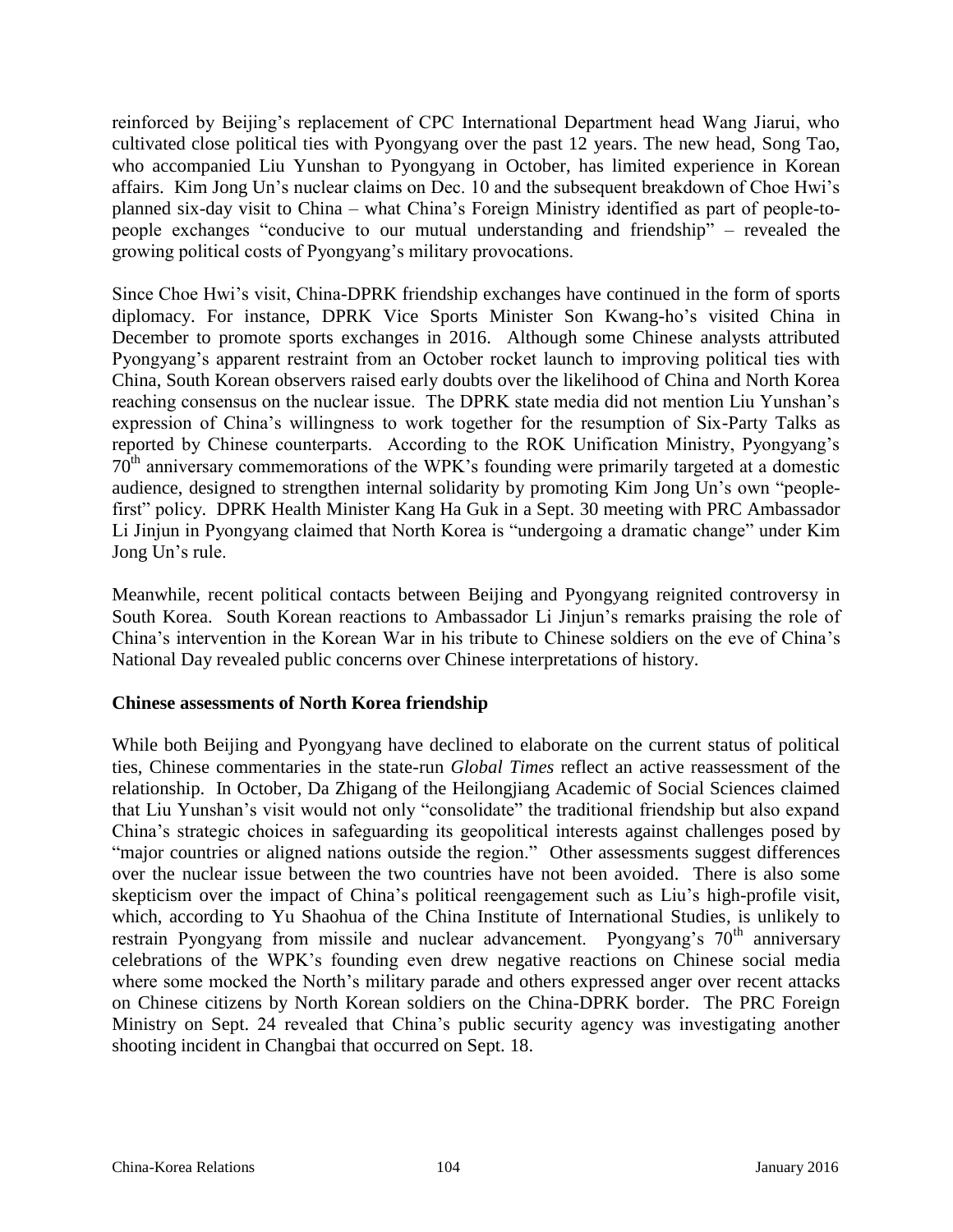Recent activity on the human rights issue also suggests a shift in China's approach to North Korea, as evidenced by reactions to the UN General Assembly's Dec. 17 resolution referring North Korea to the International Criminal Court. While China has long supported North Korea at the UN, a Dec. 19 *Global Times* editorial warned that Beijing's vote against the resolution was made "under certain domestic pressures" and based on China's basic policy of non-interference, claiming that the vote "does not mean we endorse the human rights situation in North Korea." In a more direct message to the Kim regime, it also argued that "North Korean authorities should also strive to provide a positive environment, so that the Chinese public can better appreciate the country."

#### **China-DPRK trade and economic cooperation**

South Korean data shows that the recent decline in China-DPRK diplomatic contacts has been accompanied by a downward trend in bilateral trade and investment over the past two years. According to the Korea International Trade Association (KITA), North Korea's trade with China reached \$2.5 billion in the first half of this year, reflecting a 10.6 percent decline in exports and 15.8 percent decline in imports compared to the same period last year. In 2014, Chinese investment in North Korea totaled \$59.1 million, half the amount in 2012, while North Korean investment in China reached \$0.29 million, less than 11 percent of levels in 2013. At an annual international trade fair in Pyongyang in September, PRC Ambassador to North Korea Li Junjun called for deepening China's trade and economic cooperation with North Korea, urging more Chinese firms to invest in the North Korean market.

Indicative of joint efforts to expand economic ties, China and North Korea began their annual trade fair in Dandong on Oct. 15 with the launching of the Guomenwan trade zone, worth a total investment of \$158 million according to the Chinese state media. Pyongyang reportedly sent a 400-member delegation to this year's trade fair, where Dandong officials claimed that the trade zone will accommodate up to 50 North Korean businesses by April 2016. Local officials in Liaoning have long sought to develop the border city as the center of Northeast Asian logistics and China-DPRK trade, which accounts for 40 percent of Dandong's total foreign trade. North Korea on Nov. 18 released its own plans to develop the Rason special economic zone as a regional logistics hub on the China-DPRK-Russia border.

Current projects in the China-DPRK border region also include tourism initiatives, such as Jilin province's five-year project to build a tourism zone with North Korea and Russia in Fangchuan, which was approved by the CPC in October. Such projects support Kim Jong Un's current tourism campaign. There are also reported plans to develop a Sinuiju economic zone, which is perceived by South Korean observers as part of Kim's efforts to earn hard currency while bypassing international sanctions. One South Korean source estimates that North Korea earned between \$30.6 and \$43.6 million from mostly Chinese tourists in 2014, about half as much as North Korea's \$86 million income from the Kaesong Industrial Complex that year.

Although outside observers expect the much-anticipated WPK Congress in 2016 to outline new economic reforms, North Korea's investment environment remains an issue between Chinese and North Korean partners. Chinese experts remain doubtful over North Korean efforts to attract foreign investors, pointing to poor infrastructure and geopolitical risks as key obstacles that have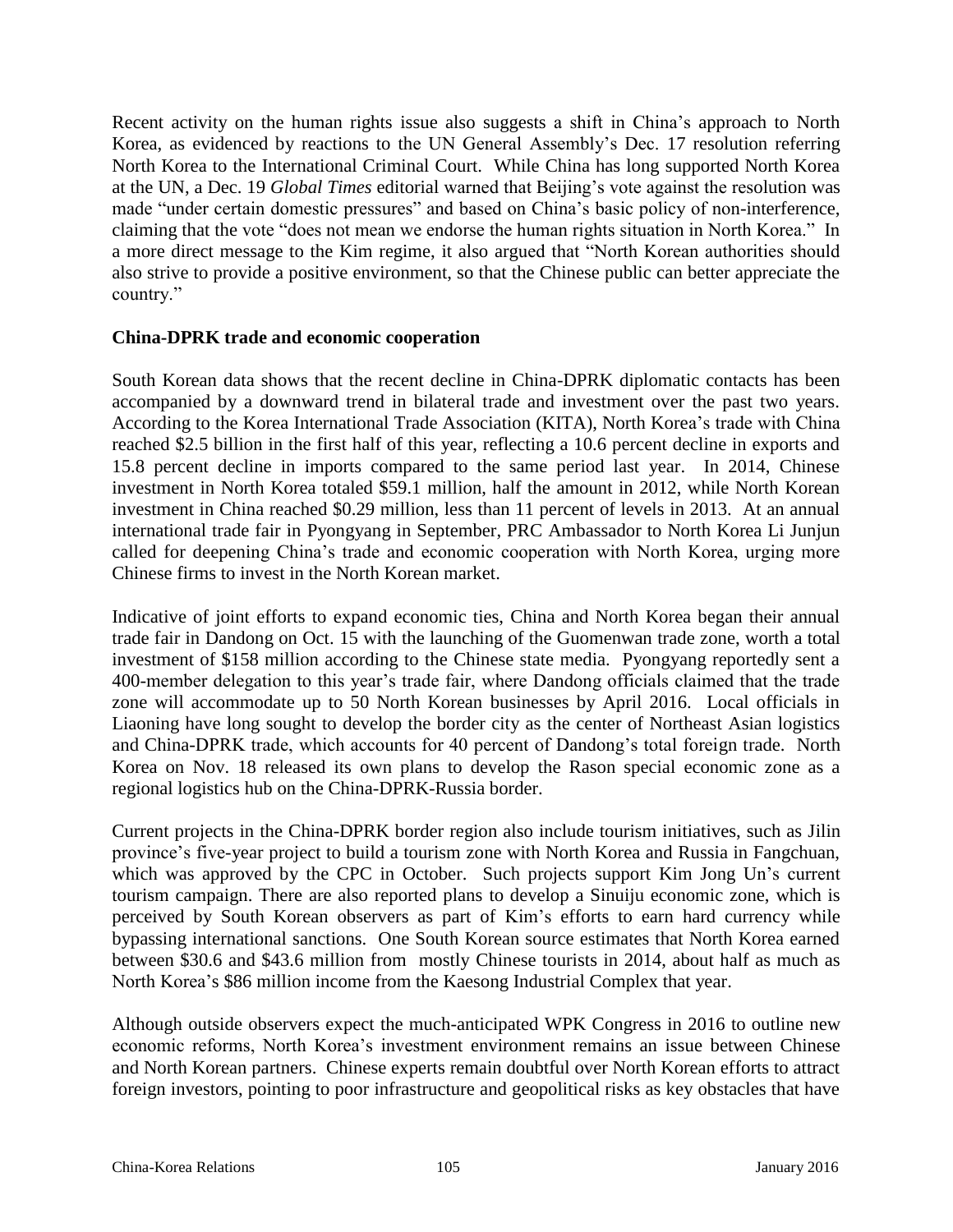deterred investors from Rason economic zone and Sinuiju special administrative zone since they were established in 1991 and 2002. Despite such setbacks, however, even South Korean counterparts are showing growing interest in Rason as a logistics center supporting a trilateral project for the shipment of Russian coal to South Korea via the North Korean port.

#### **China-ROK FTA and its strategic implications**

The launching of the China-ROK FTA on Dec. 20 came at a time of slowing Chinese growth and South Korean exports to China, which declined for the fifth consecutive month in November. South Korean government projections show that the FTA will raise South Korea's real GDP by 0.96 percent, create 53,000 new jobs in the next 10 years, and expand annual bilateral trade to more than \$300 billion, a 39.5 percent increase from 2012 levels. The FTA's anticipated effect on access to the Chinese consumer market is the biggest gain for South Korean companies, vis-àvis US, Japanese, and European competitors, all of whom have yet to sign FTAs with China. Its early implementation was backed by high-level support, including talks between Premier Li Keqiang and President Park, and Trade Ministers Gao Hucheng and Yoon Sang-jick in South Korea in October. Asia Infrastructure Investment Bank (AIIB) President-designate Jin Linqun's meetings with Finance Minister Choi Kyung-hwan and other officials and businessmen in Seoul on Sept. 8-9 also aimed to establish the framework for South Korea's participation in China's regional initiative.

The China-ROK FTA, however, also draws attention to the strategic implications of China and South Korea's growing trade interdependence. First, the trade deal raises questions over Seoul's position in what is perceived as a US-China rivalry for regional influence. The National Assembly's ratification of the China-ROK FTA on Nov. 30, five months after its signing, prompted comparisons with the KORUS FTA, which was ratified in 2011, four years after its initial signing despite teargas protests from an opposition lawmaker. The Trans-Pacific Partnership (TPP) agreement reached in October posed further questions. In talks with President Obama in October, President Park reaffirmed that the existing KORUS FTA makes the US and South Korea "natural partners" for TPP, but the new partnerships with China have also raised Chinese calls for a bigger South Korean role in China's regional economic network, suggesting a competition for economic influence in Seoul between Beijing and Washington.

Shortly after the Korean National Assembly ratified an accord for South Korea's participation in the AIIB, deputy AIIB chief Chun Hun in early December indicated hopes for a more active role from South Korea as the bank's fifth biggest shareholder. Both Chinese and South Korean officials, however, have emphasized the complementarity of new and existing regional economic initiatives. The PRC Commerce Ministry reasserted China's "open attitude" toward the TPP, while ROK Vice Finance Minister Joo Hyung-hwan at a Korea Chamber of Commerce and Industry meeting in November similarly raised the possibility of cooperation between the AIIB and existing lenders on regional infrastructure projects.

The deepened China-ROK trade relationship has also emerged as a point of South Korean leverage for seeking Chinese support for Seoul's broader regional economic initiatives that ultimately link to North Korea's reform and denuclearization. A priority initiative on Seoul's agenda is the Northeast Asian Development Bank, which aims to complement the AIIB and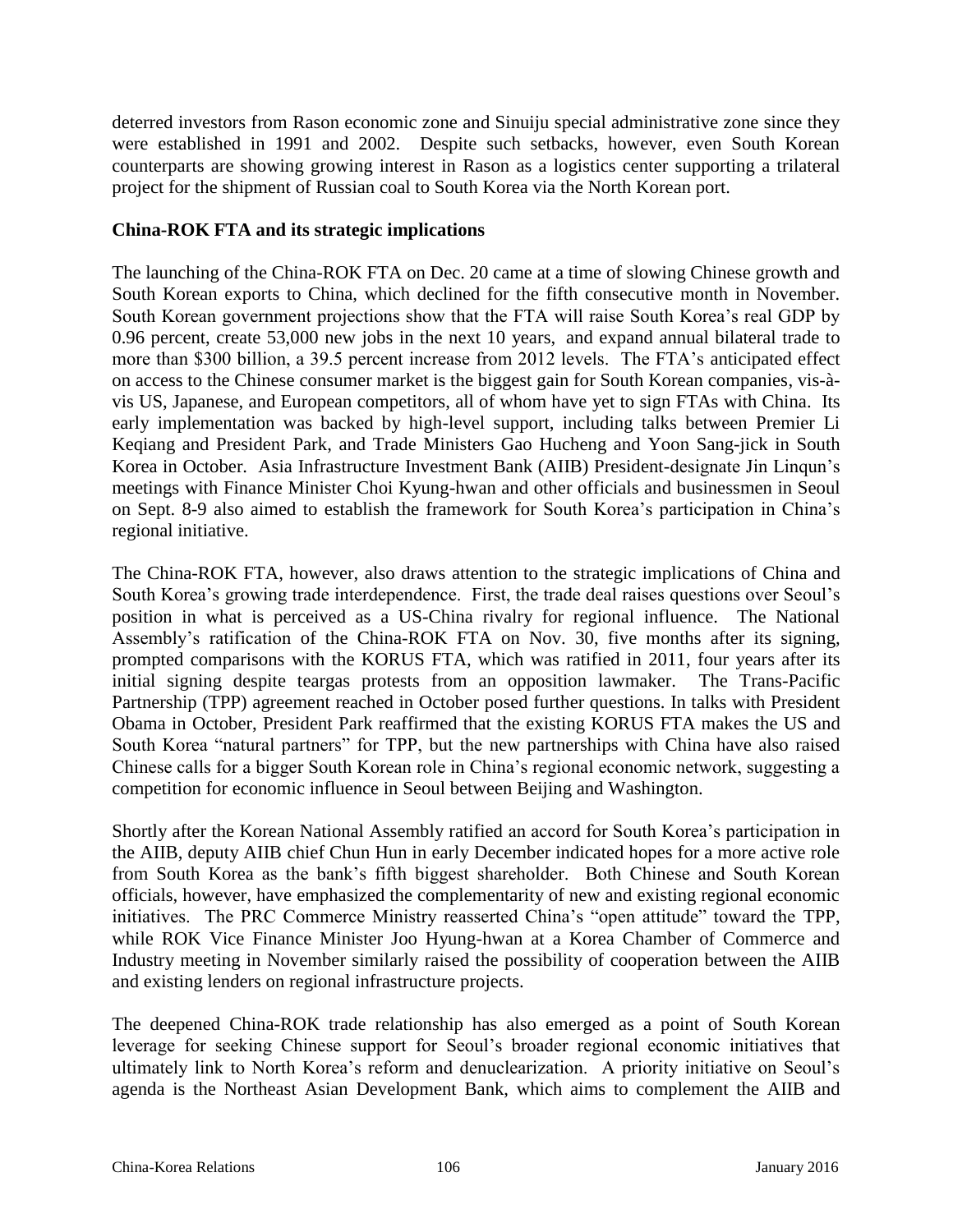President Xi's One Belt, One Road initiative by promoting integration between northeast China, the Russian Far East, and Korea after North Korea's denuclearization. President Park pushed for China's cooperation on the proposed Northeast Asian Development Bank in her talks with Premier Li Keqiang and AIIB President-designate Jin Liqun, as did Finance Minister Choi Kyung-hwan in his meeting with PRC counterpart Lou Jiwei on the sidelines of the G20 in Turkey. Park's promotion of regional initiatives such as the Northeast Asian Development Bank and Eurasia Initiative is also linked to calls to Pyongyang to abandon its dual policy of nuclear and economic development. Recent indications of economic cooperation on the China-DPRK border despite a lack of progress on the nuclear issue raised South Korean debate on the extent of Chinese cooperation on Seoul's North Korea policy and broader regional integration initiatives.

#### **Conclusion: shift in geopolitics?**

President Park's September visit to Beijing generated public perceptions of a major "shift in geopolitics" in the region, stimulating speculation that South Korea's increasing alignment with China in pursuit of Korean unification signals abandonment of the US and Japan. But this speculation has proven to be misplaced for several reasons.

First, such a view suggests that South Korea's intensified diplomacy with China is unprincipled, ignoring the fact that this enhanced engagement rests on the anchor and platform provided by a solid US-ROK alliance. President Obama said as much during the Oct. 16 summit when he defended improved China-ROK relations as consistent with US interests, while also encouraging South Korea to stand up publicly against Chinese unilateral efforts to challenge the global order.

Second, this view minimizes Chinese efforts to restore leverage and influence with Pyongyang following Liu Yunshan's attendance at the Oct. 10 ceremonies marking the  $70<sup>th</sup>$  anniversary of the Korean Workers' Party. While China clearly opposes North Korea's nuclear advancement, it remains committed to North Korean stability and to retaining leverage with Pyongyang. In this regard, an unintended consequence of Park's participation in China's military parade may have been to bring Pyongyang and Beijing to the realization that both sides needed to work harder to restore Sino-DPRK relations.

Third, improvement in China-ROK relations lays the foundation for coordinated action between Seoul and Beijing to pressure North Korea toward denuclearization, which is also in US interests. Minimizing the gaps between Beijing and Seoul generates greater pressure and limits North Korean alternatives to denuclearization.

Fourth, it is premature to judge whether the Park-Xi discussions on Korean unification are generating tangible strategic gains in line with South Korea's aspirations. In the absence of tangible deliverables, Park's intensification of relations with Beijing may be subject to domestic criticism from both left and right in Seoul.

The Korean Peninsula faces a challenging regional security environment for 2016 including political tensions between Beijing and Pyongyang as well as US-China. Major risk factors include the heightening of tensions stemming from differences over the South China Sea, crossstrait relations in the aftermath of Taiwan's presidential election, and the possibility that the US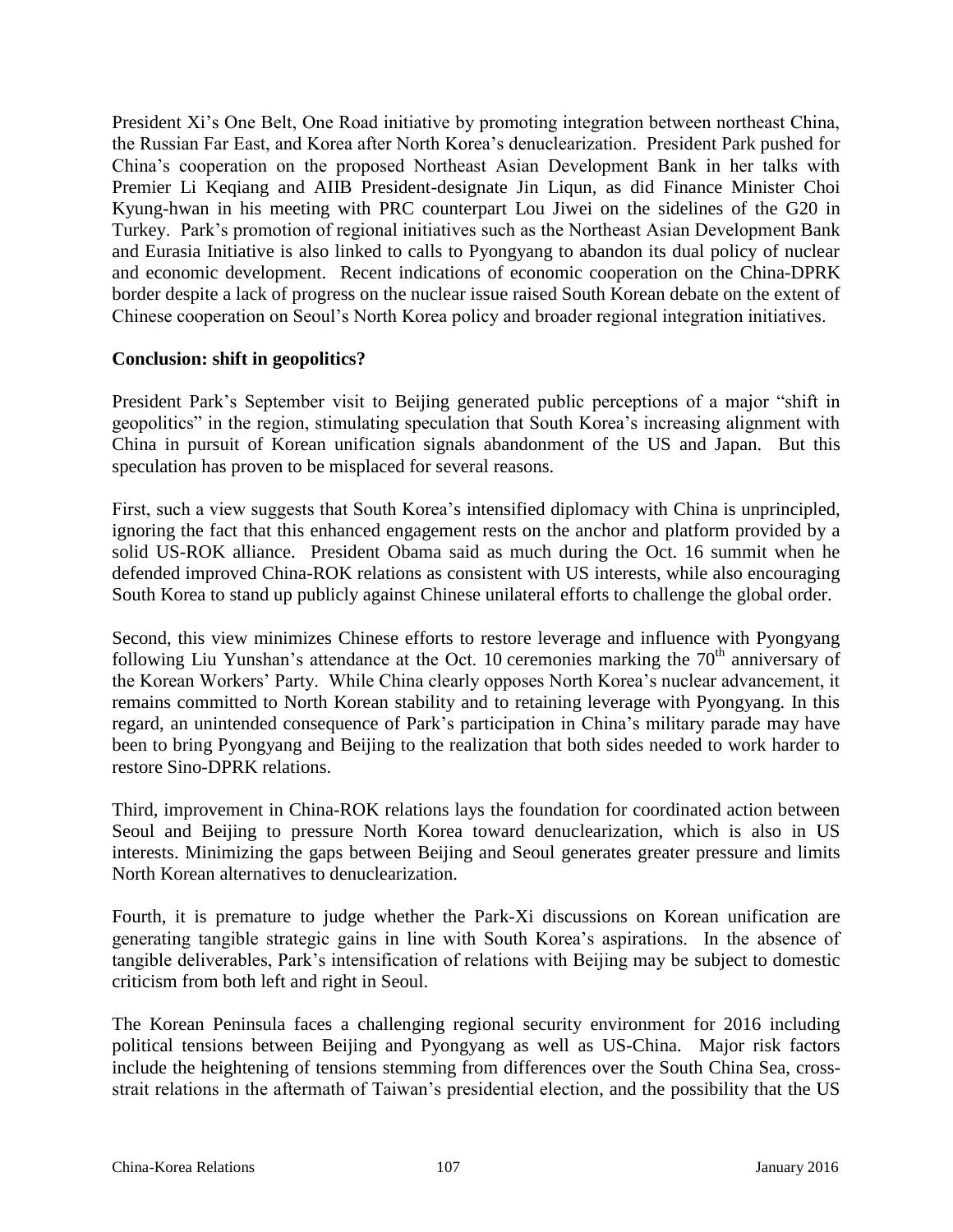rebalance and China's response might generate obstacles or preconditions for the common pursuit of a non-nuclear Korean Peninsula and a peaceful, gradual process of Korean unification. Then there is North Korea, which continues as a matter of state policy to pursue nuclear development unchecked, alongside its economic development efforts. While these developments may challenge effective coordination on North Korea, Seoul may seek a more active approach to regional diplomacy by leading policy coordination efforts with Washington and Beijing to forge a united approach toward North Korea. As the US and China face an increasingly complicated relationship with North Korea as only one of many issues on the bilateral agenda, South Korea's role will increasingly be to lead efforts to focus sustained attention and coordination on North Korea in both Washington and Beijing.

### **Chronology of China-Korea Relations September – December 2015**

**Sept. 1, 2015:** PRC and ROK nuclear envoys Hwang Joon-kook and Wu Dawei meet in Beijing.

**Sept. 2, 2015:** China and South Korea sign a Memorandum of Understanding (MoU) in Beijing on non-tariff barriers.

**Sept. 2-4, 2015:** President Park Geun-hye visits China and meets President Xi Jinping and Premier Li Keqiang, attends  $70<sup>th</sup>$  anniversary commemorations of the end of WWII, and addresses the China-ROK business cooperation forum in Shanghai.

**Sept. 2-3, 2015:** Choe Ryong-hae, member of the Political Bureau and secretary of the Worker's Party of Korea (WPK) Central Committee, visits Beijing to attend WWII commemorations.

**Sept. 4, 2015:** Blue House announces a telemedicine project between Seoul's St. Mary's Hospital and Ruijin Hospital in Shanghai.

**Sept. 5, 2015:** PRC and ROK finance ministers meet on the sidelines of the G20 in Turkey.

**Sept. 7, 2015:** PRC and ROK deputy envoys to the Six-Party Talks Xiao Qian and Kim Gunn meet in Seoul.

**Sept. 8-13, 2015:** PRC, ROK, and DPRK companies attend the 10<sup>th</sup> China-Northeast Asia Expo in Changchun.

**Sept. 8-9, 2015:** Asian Infrastructure Investment Bank (AIIB) President-designate Jin Liqun visits Seoul to meet ROK officials and businessmen.

**Sept. 8, 2015:** Kim Jong Un, Kim Yong Nam, and Pak Pong Ju receive a message from Xi Jinping, Li Keqiang, and Zhang Dejiang on the occasion of the DPRK's  $67<sup>th</sup>$  anniversary.

**Sept. 9-11, 2015:** PRC officials attend the regional Seoul Defense Dialogue hosted by the ROK Defense Ministry.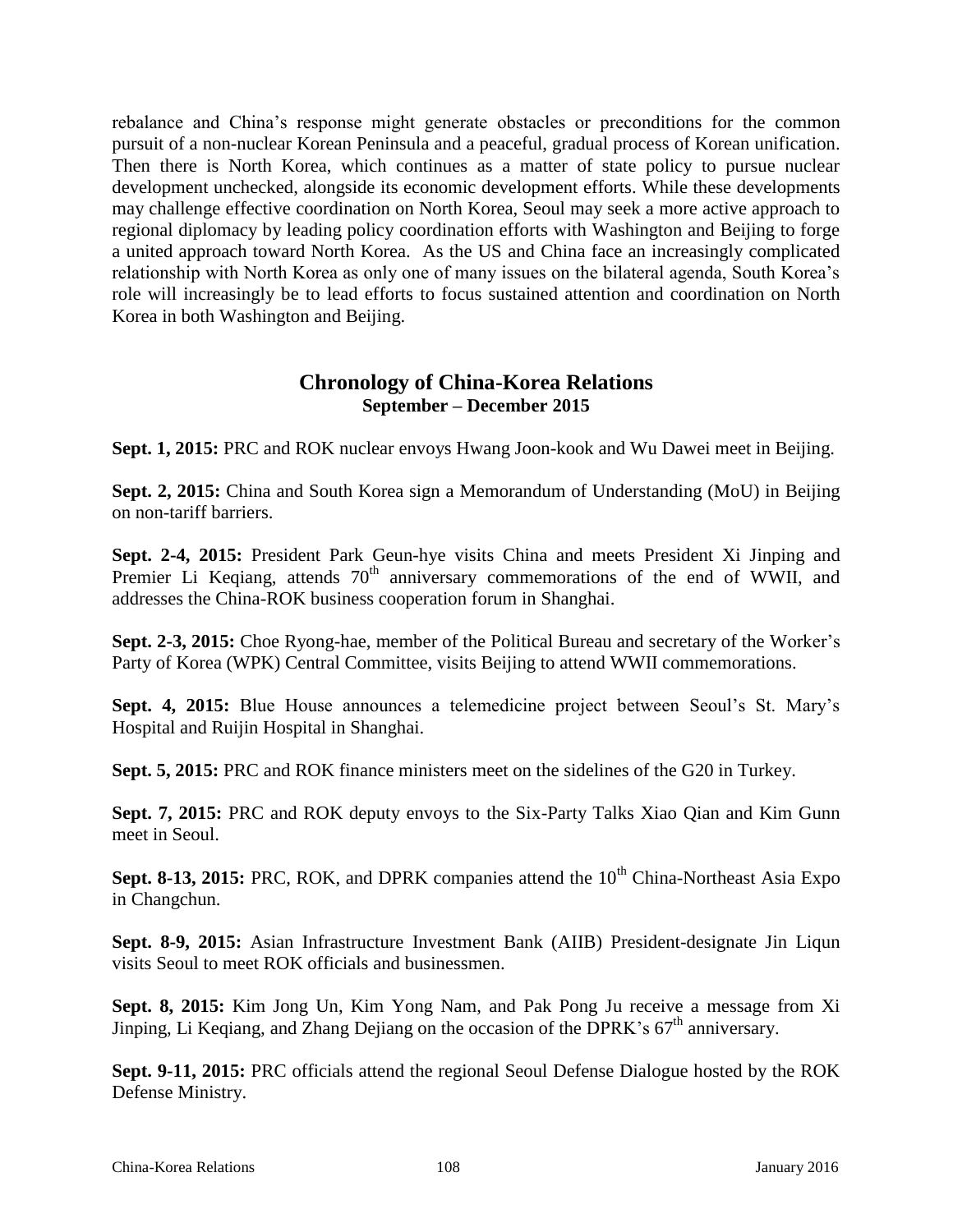**Sept. 10-12, 2015:** ROK and DPRK tourism representatives attend an international travel fair in Dandong hosted by Liaoning province.

**Sept. 13, 2015:** PRC, ROK, and Japanese deputy agriculture ministers meet in Tokyo.

**Sept. 15, 2015:** China-ROK-Japan Trilateral Policy Dialogue on African Affairs held in Beijing.

**Sept. 18, 2015:** Shooting incident occurs in Changbai near the China-DPRK border.

**Sept. 18-19, 2015:** ROK deputy nuclear envoy attends a forum in Beijing hosted by the Chinese Institute of International Studies.

**Sept. 24, 2015:** Eighth round of China-ROK-Japan trade talks are held in Beijing.

**Sept. 24, 2015:** PRC Ambassador to North Korea Li Jinjun attends 11<sup>th</sup> Pyongyang Autumn International Trade Fair.

**Sept. 26, 2015:** Rear Adm. Yu Manjiang, commander of China's naval unit in the Gulf of Aden, visits ROK destroyer *Chungmugong Yi Sun-sin* and agrees to hold a joint anti-piracy drill.

**Sept. 30, 2015:** PRC Ambassador to North Korea Li Jinjun meets DPRK Health Minister and Chairman of the North Korea-China Friendship Association Kang Ha-guk on the occasion of China's National Day.

**Oct. 8, 2015:** PRC, ROK, and Japanese finance ministers hold talks on the sidelines of multilateral meetings in Peru.

**Oct. 9-12, 2015:** Liu Yunshan, member of the CPC Political Bureau Standing Committee, visits North Korea on the occasion of the 70th anniversary of the WPK's founding.

**Oct. 15, 2015:** Liaoning province opens Guomenwan trade zone in Dandong with North Korea.

**Oct. 15, 2015:** China, South Korea, and Japan hold cyber security talks in Seoul.

**Oct. 15, 2015:** South Korea's Ministry of Oceans and Fisheries announces plans to expand ROK fishery exports to China in light of the China-ROK FTA.

**Oct. 15-18, 2015:** China-DPRK trade fair is held in Dandong.

**Oct. 26, 2015:** PRC Civil Affairs Minister Li Liguo meets DPRK Health Minister and Chairman of the North Korea-China Friendship Association Kang Ha-guk in Pyongyang, and pays respects to Chinese and DPRK soldiers killed in the Korean War.

**Oct. 30, 2015:** Chinese state media reports CPC's approval of a planned transborder tourism zone on Jilin's border with North Korea and Russia.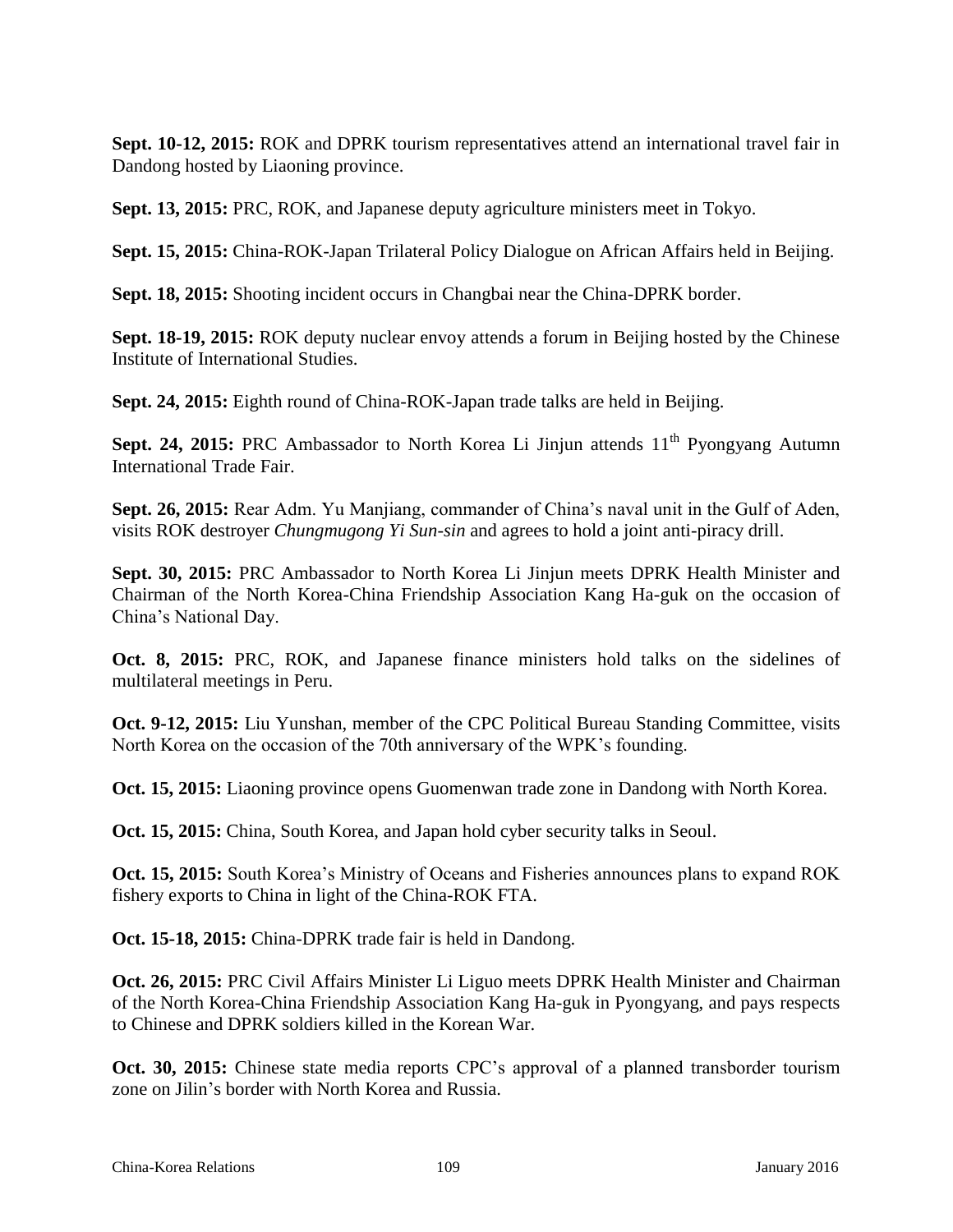**Oct. 31-Nov. 2, 2015:** Premier Li Keqiang visits Seoul to attend the sixth China-ROK-Japan summit and separately meets President Park, Prime Minister Hwang Kyo-ahn, and National Assembly Speaker Chung Ui-hwa.

**Oct. 31, 2015:** PRC and ROK Trade Ministers Gao Hucheng and Yoon Sang-jick meet in Seoul.

**Nov. 10-13, 2015:** Rep. Suh Chung-won leads a bipartisan ROK parliamentary delegation to China and meets Liu Yunshan and Vice Foreign Minister Zhang Yesui.

**Nov. 17, 2015:** PRC and ROK navies hold joint anti-piracy drills in the Gulf of Aden.

**Nov. 18, 2015:** South Korea launches a bipartisan consultative body on the China-ROK FTA.

**Nov. 19, 2015:** Seoul hosts the third China-ROK forum on public diplomacy.

**Nov. 20, 2015:** South Korea's National Assembly ratifies the China-ROK FTA.

**Nov. 23, 2015:** PRC Foreign Ministry extends condolences on the Nov. 22 death of former ROK President Kim Young-sam.

**Nov. 23, 2015:** South Korea's National Institute of Environmental Research reports that China, South Korea, and Japan have agreed to strengthen efforts against yellow dust from China.

**Nov. 24, 2015:** PRC and ROK nuclear envoys Wu Dawei and Hwang Joon-kook meet in Beijing.

**Nov. 25, 2015:** PRC Vice Foreign Minister Liu Zhenmin leads a delegation to the ROK Embassy in Beijing to pay respects to former ROK President Kim Young-sam.

**Nov. 29, 2015:** PRC, ROK, and Japanese health ministers meet in Kyoto.

**Dec. 3, 2015:** *People's Daily* and *Yonhap News Agency* sign a news exchange agreement.

**Dec. 7, 2015:** Newly-appointed CPC International Department head Song Tao meets DPRK Ambassador to China Ji Jae-ryong in Beijing.

**Dec. 8, 2015:** ROK Navy fires warning shots at a Chinese patrol boat in the Yellow Sea.

**Dec. 9, 2015:** PRC Foreign Ministry expresses concern over the ROK Navy firing of warning shots at a Chinese patrol boat.

**Dec. 10, 2015:** North Korea's Moranbong Band and an Army orchestra arrive in Beijing for a "friendship tour" led by Choe Hwi, first vice-department director of the WPK propaganda division, who meets head of the CPC International Department Song Tao.